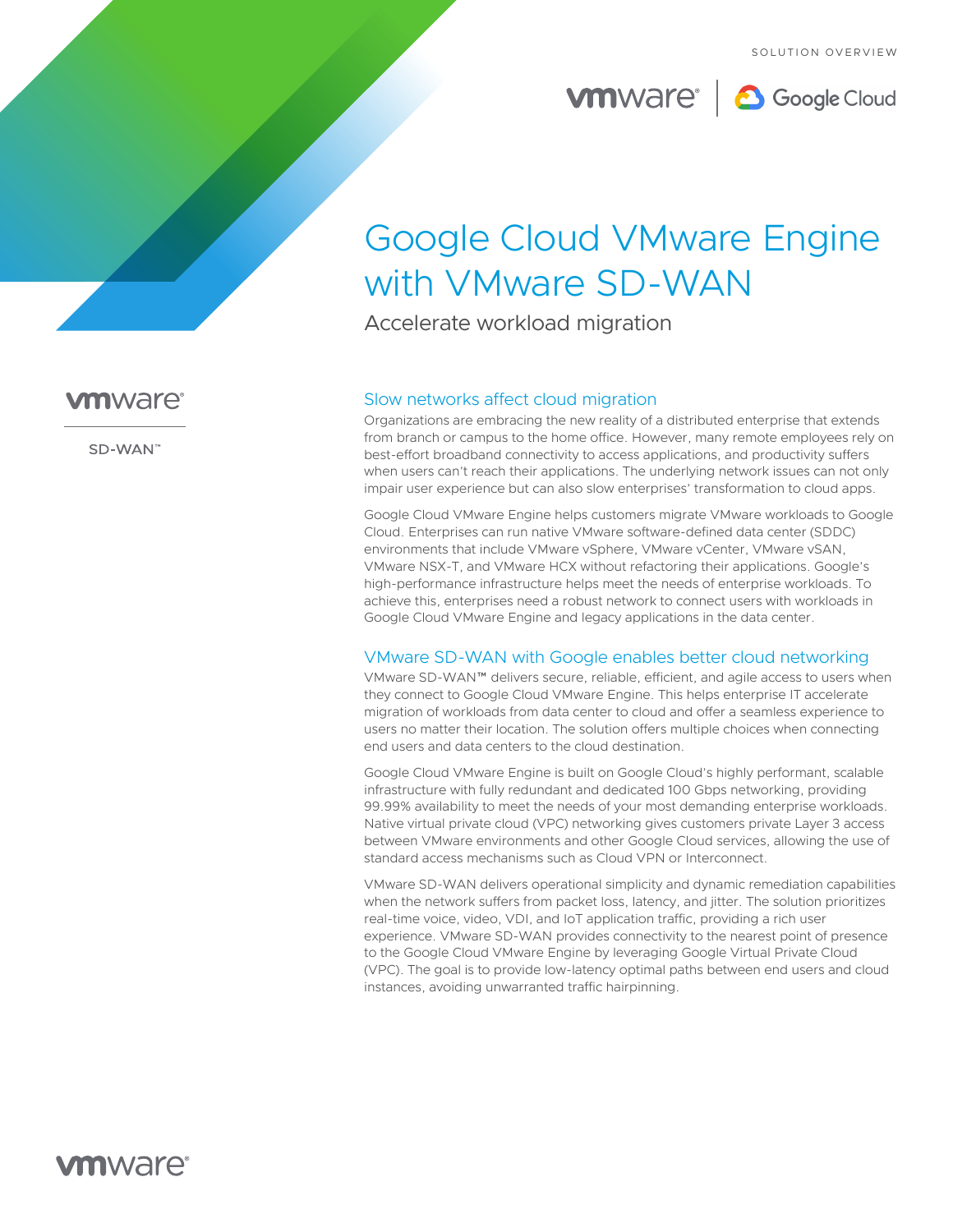#### ABOUT GOOGLE CLOUD

Google Cloud provides organizations with leading infrastructure, platform capabilities and industry solutions. We deliver enterprise-grade cloud solutions that leverage Google's cutting-edge technology to help companies operate more efficiently and adapt to changing needs, giving customers a foundation for the future. Customers in more than 150 countries turn to Google Cloud as their trusted partner to solve their most critical business problems.

#### Keep the tools you already use

Billing, identity, and access control are integrated to unify the experience with other Google Cloud services. Customers can continue to leverage IT management tools and third-party services consistent with their on-premises environment. Google is partnering closely with leading storage, backup, and disaster recovery providers such as NetApp, Actifio, Veeam, Zerto, Cohesity, and Dell Technologies to ensure support for third-party solutions, ease the migration journey, and enable business continuity.

#### Google VPC and Google Cloud VMware Engine

Enterprises can use Google Virtual Private Cloud to access their Google Cloud VMware Engine workloads. VMware SD-WAN connects branch, campus and home office users on a low-latency optimal path to Google VPC. The solution builds an overlay of optimized tunnels to connect users to Google Cloud by simplifying operations of these tunnels, ensuring that business-critical applications get the right treatment no matter their location, and ensuring that traffic is on a low-latency path to applications in the cloud.

#### VMware SD-WAN solution components

Each component of VMware SD-WAN works towards implementing the best overlay for connectivity to Google Cloud:

- VMware SD-WAN Edge automatically joins the SD-WAN fabric once powered on and connected to the Internet. These devices are auto configured so they're quick and easy to install. The VMware SD-WAN Edge devices differentiate traffic (inbound and outbound) and apply customizable business policy to prioritize voice, video, VDI, and IoT applications, providing the right treatment to applications to remediate packet loss, latency, and jitter. The Edge devices and the VMware SD-WAN Gateways communicate with each other to deliver optimized connectivity to Google Cloud. The Edge expands WAN bandwidth at sites that have multiple WAN links by logically combining links to offer capacity that individual applications need.
- VMware SD-WAN Orchestrator is a cloud-hosted or on-premises, secure and scalable web-based central management tool that provides simplified configuration, provisioning, monitoring, fault management, logging, and reporting. The Orchestrator pushes business policies to the network Edges as soon as they connect to the fabric and seamlessly updates these policies to thousands of VMware SD-WAN Edges with a single click. The Orchestrator also offers a single pane of glass for real-time insights into network and application performance.
- Unique to the VMware SD-WAN cloud infrastructure, VMware SD-WAN Gateways are strategically deployed and highly available. They steer traffic on a per-packet basis over the optimal path utilizing the underlying WAN links. These onramp cloud devices offer the added benefit of Dynamic Multipath Optimization™ (DMPO) technology for real-time monitoring, dynamic traffic steering, and link remediation on the underlying single or multiple public WAN connections without inefficient network hairpinning.

DMPO tunnels are established between SD-WAN Edges at branch, campus and home office locations to VMware SD-WAN Gateways, creating an overlay network that is easy to deploy and manage. The VMware SD-WAN overlay network is built on transport-independent infrastructure which means enterprise customers don't have to rip and replace their WAN transport, whether it is MPLS, DSL, cable or LTE. The solution offers reliable, secure, and efficient delivery of traffic between users, Google Cloud and on-premises data centers.